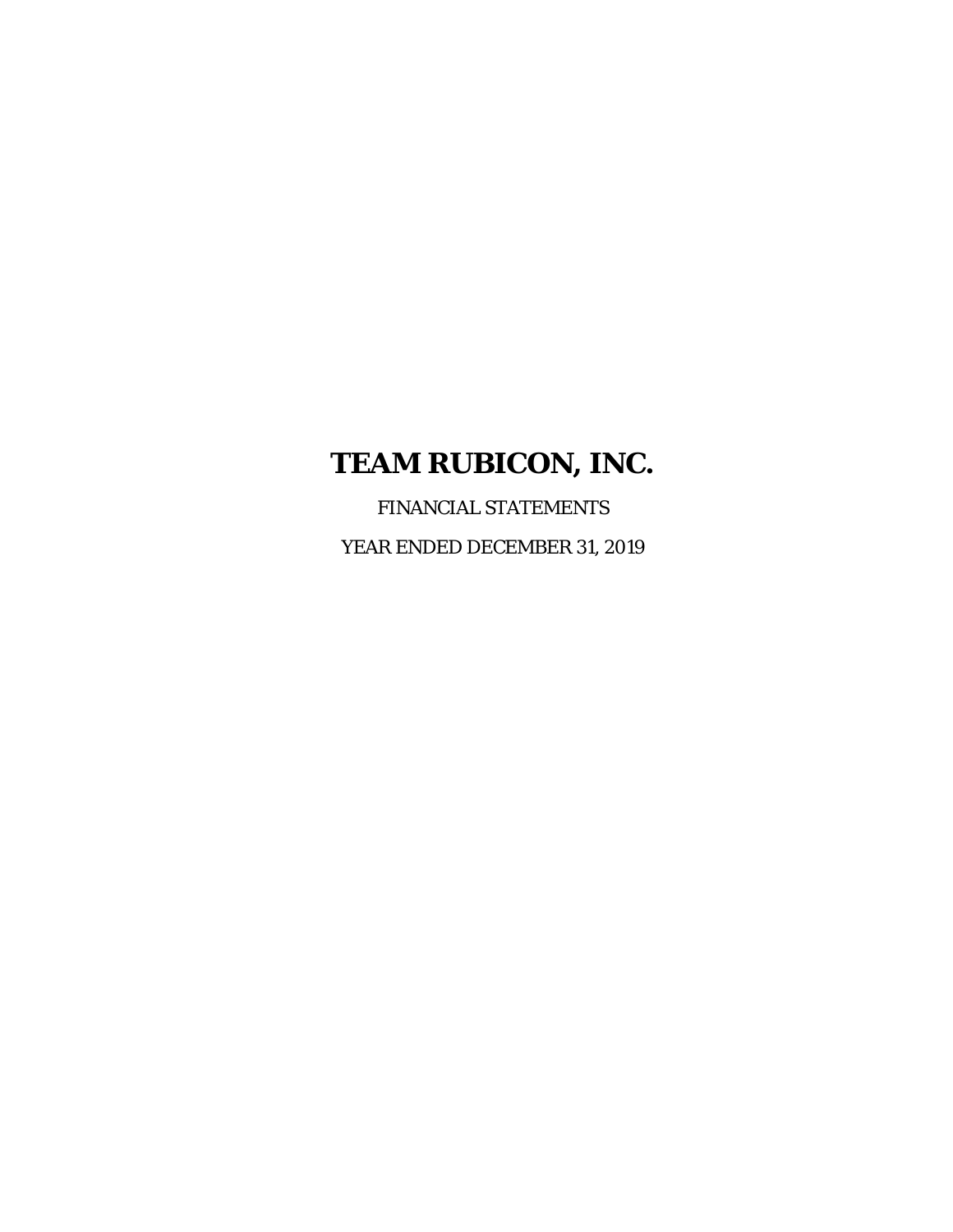## FINANCIAL STATEMENTS

## YEAR ENDED DECEMBER 31, 2019

## **CONTENTS**

| Page |
|------|
|      |
|      |
|      |
|      |
|      |
|      |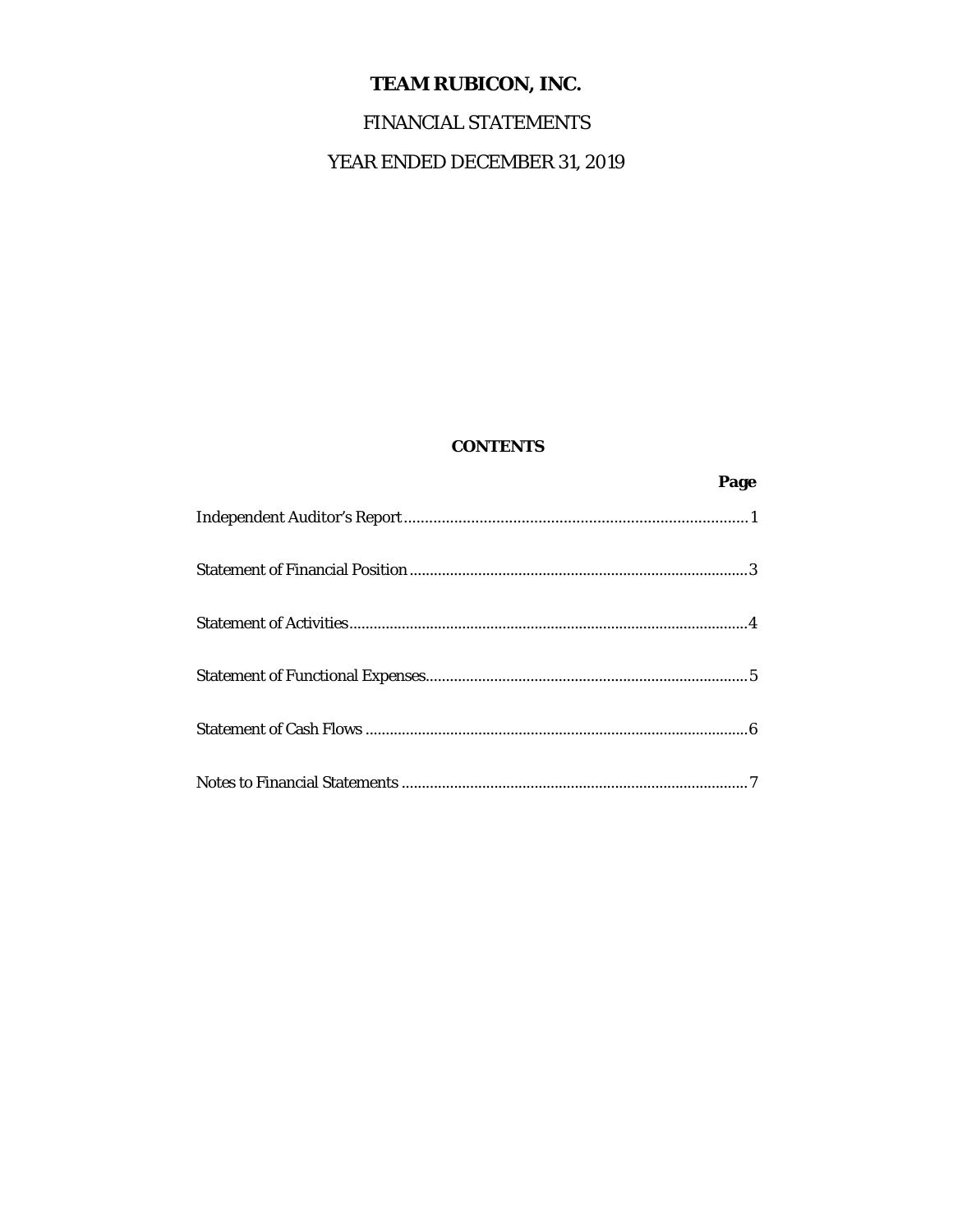# Green <br>
Suite 3300<br>
Hasson Los Angeles, CA 90017 **Janks**

700 South Flower Street 310.873.1600 T<br>Suite 3300 310.873.6600 F

www.greenhassonjanks.com

## **INDEPENDENT AUDITOR'S REPORT**

To the Board of Directors Team Rubicon, Inc.

#### **Report on the Financial Statements**

We have audited the accompanying financial statements of Team Rubicon, Inc. (Team Rubicon), which comprise the statement of financial position as of December 31, 2019, and the related statements of activities, functional expenses and cash flows for the year then ended, and the associated notes to the financial statements.

#### **Management's Responsibility for the Financial Statements**

Management is responsible for the preparation and fair presentation of these financial statements in accordance with accounting principles generally accepted in the United States of America; this includes the design, implementation, and maintenance of internal control relevant to the preparation and fair presentation of financial statements that are free from material misstatement, whether due to fraud or error.

#### **Auditor's Responsibility**

Our responsibility is to express an opinion on these financial statements based on our audit. We conducted our audit in accordance with auditing standards generally accepted in the United States of America. Those standards require that we plan and perform the audit to obtain reasonable assurance about whether the financial statements are free from material misstatement.

An audit involves performing procedures to obtain audit evidence about the amounts and disclosures in the financial statements. The procedures selected depend on the auditor's judgment, including the assessment of the risks of material misstatement of the financial statements, whether due to fraud or error. In making those risk assessments, the auditor considers internal control relevant to the entity's preparation and fair presentation of the financial statements in order to design audit procedures that are appropriate in the circumstances, but not for the purpose of expressing an opinion on the effectiveness of the entity's internal control. Accordingly, we express no such opinion. An audit also includes evaluating the appropriateness of accounting policies used and the reasonableness of significant accounting estimates made by management, as well as evaluating the overall presentation of the financial statements.

We believe that the audit evidence we have obtained is sufficient and appropriate to provide a basis for our opinion.

#### **Opinion**

In our opinion, the financial statements referred to above present fairly, in all material respects, the financial position of Team Rubicon as of December 31, 2019, and the changes in its net assets and its cash flows for the year then ended in accordance with accounting principles generally accepted in the United States of America.

#### **Emphasis of Matter**

As discussed in Note 12 to the financial statements, the recent COVID-19 pandemic in the United States and world-wide has resulted in reduced economic activity and market declines. As the extent and duration of the future impact to Team Rubicon are uncertain, no adjustments were necessary to the financial statements, and our opinion is not modified with respect to this matter.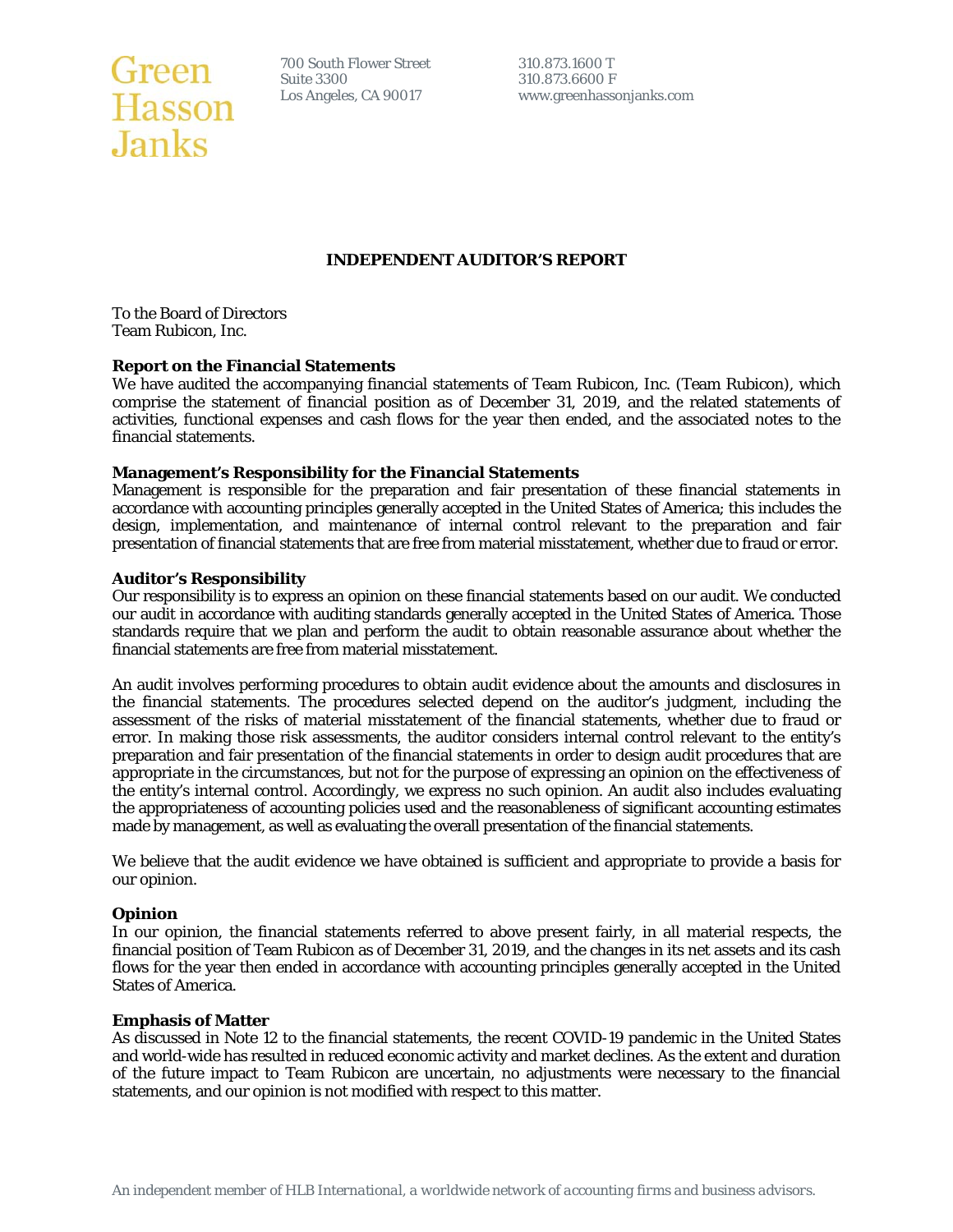To the Board of Directors Team Rubicon, Inc.

## **Report on Summarized Comparative Information**

We have previously audited Team Rubicon's 2018 financial statements, and we expressed an unmodified audit opinion on those audited financial statements in our report dated July 24, 2019. In our opinion, the summarized comparative information presented herein as of and for the year ended December 31, 2018, is consistent, in all material respects, with the audited financial statements from which it has been derived.

*Green Hasson & Janks LLP* 

December 3, 2020 Los Angeles, California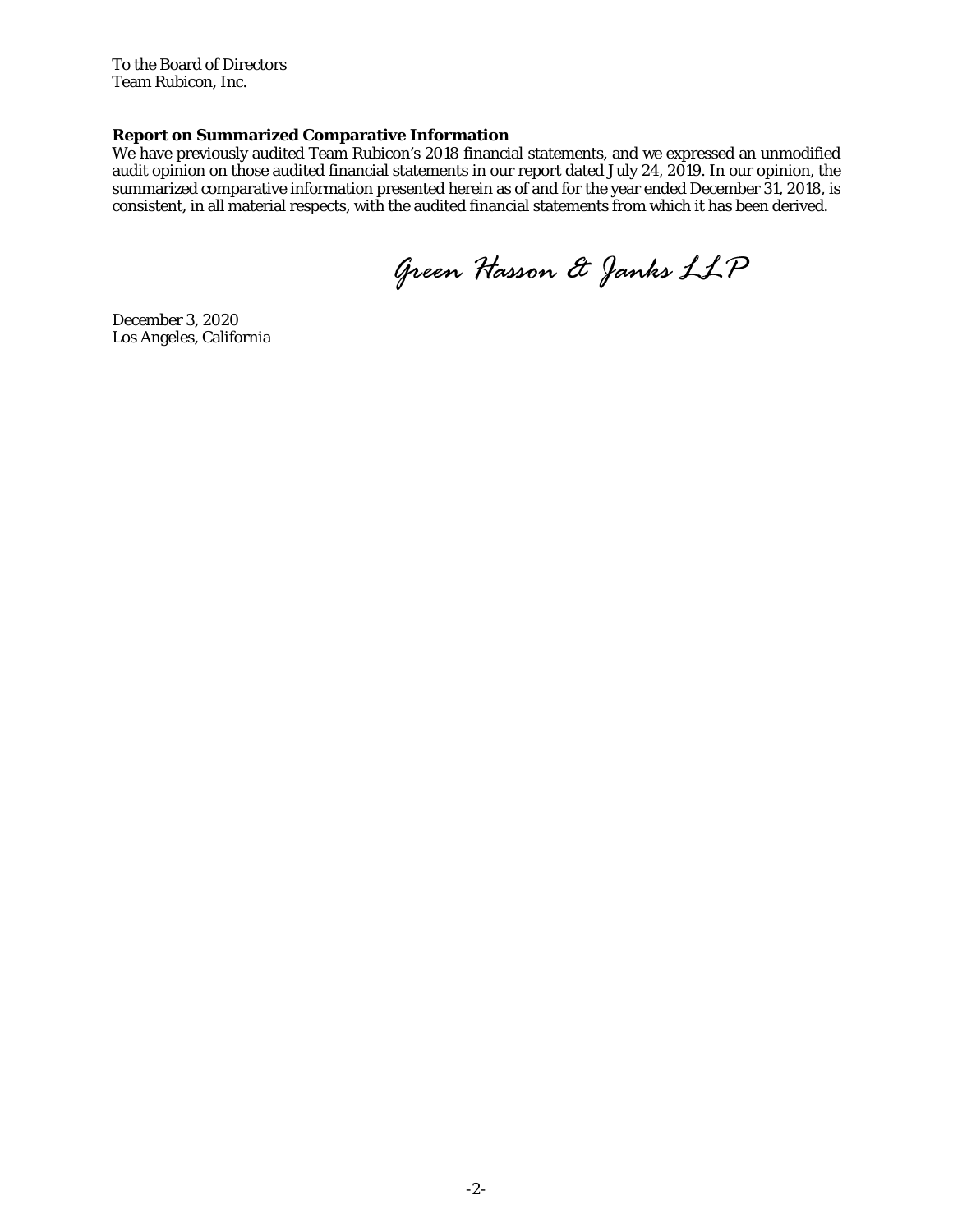## STATEMENT OF FINANCIAL POSITION December 31, 2019 With Summarized Totals at December 31, 2018

|                                             | <b>Without Donor</b><br><b>With Donor</b> |                     |                           |                     |                           |              |     | 2018       |
|---------------------------------------------|-------------------------------------------|---------------------|---------------------------|---------------------|---------------------------|--------------|-----|------------|
| <b>ASSETS</b>                               |                                           | <b>Restrictions</b> |                           | <b>Restrictions</b> |                           | <b>Total</b> |     | Total      |
|                                             |                                           |                     |                           |                     |                           |              |     |            |
| <b>Cash and Cash Equivalents</b>            | \$                                        | 6,735,394           | $\boldsymbol{\mathsf{S}}$ |                     | $\boldsymbol{\mathsf{S}}$ | 6,735,394    | \$. | 3,471,325  |
| <b>Investments</b>                          |                                           | 14,376,889          |                           | 4,234,464           |                           | 18,611,353   |     | 22,340,706 |
| <b>Contributions and Pledges Receivable</b> |                                           | 830,704             |                           | 6,182,920           |                           | 7,013,624    |     | 3,225,359  |
| <b>Prepaid Expenses and Other Assets</b>    |                                           | 722,842             |                           |                     |                           | 722,842      |     | 606,682    |
| <b>Capitalized Software (Net)</b>           |                                           | 1,845,105           |                           |                     |                           | 1,845,105    |     | 766,928    |
| <b>Property and Equipment (Net)</b>         |                                           | 1,921,895           |                           |                     |                           | 1,921,895    |     | 1,423,979  |
| <b>TOTAL ASSETS</b>                         | S                                         | 26,432,829          | S                         | 10,417,384          | $\boldsymbol{\mathsf{S}}$ | 36,850,213   | \$. | 31,834,979 |
| <b>LIABILITIES AND NET ASSETS</b>           |                                           |                     |                           |                     |                           |              |     |            |
| <b>LIABILITIES:</b>                         |                                           |                     |                           |                     |                           |              |     |            |
| <b>Accounts Payable</b>                     | $\mathbf S$                               | 474,409             | S                         |                     | \$                        | 474,409      | S.  | 543,240    |
| <b>Accrued Liabilities</b>                  |                                           | 1,617,206           |                           |                     |                           | 1,617,206    |     | 2,030,982  |
| <b>TOTAL LIABILITIES</b>                    |                                           | 2,091,615           |                           |                     |                           | 2,091,615    |     | 2,574,222  |
| <b>NET ASSETS:</b>                          |                                           |                     |                           |                     |                           |              |     |            |
| <b>Without Donor Restrictions</b>           |                                           | 24,341,214          |                           |                     |                           | 24,341,214   |     | 20,793,441 |
| <b>With Donor Restrictions</b>              |                                           |                     |                           | 10,417,384          |                           | 10,417,384   |     | 8,467,316  |
| <b>TOTAL NET ASSETS</b>                     |                                           | 24,341,214          |                           | 10,417,384          |                           | 34,758,598   |     | 29,260,757 |
| <b>TOTAL LIABILITIES AND</b>                |                                           |                     |                           |                     |                           |              |     |            |
| <b>NET ASSETS</b>                           | S.                                        | 26,432,829          | S.                        | 10,417,384          | <sub>S</sub>              | 36,850,213   | S.  | 31,834,979 |

The Accompanying Notes are an Integral Part of These Financial Statements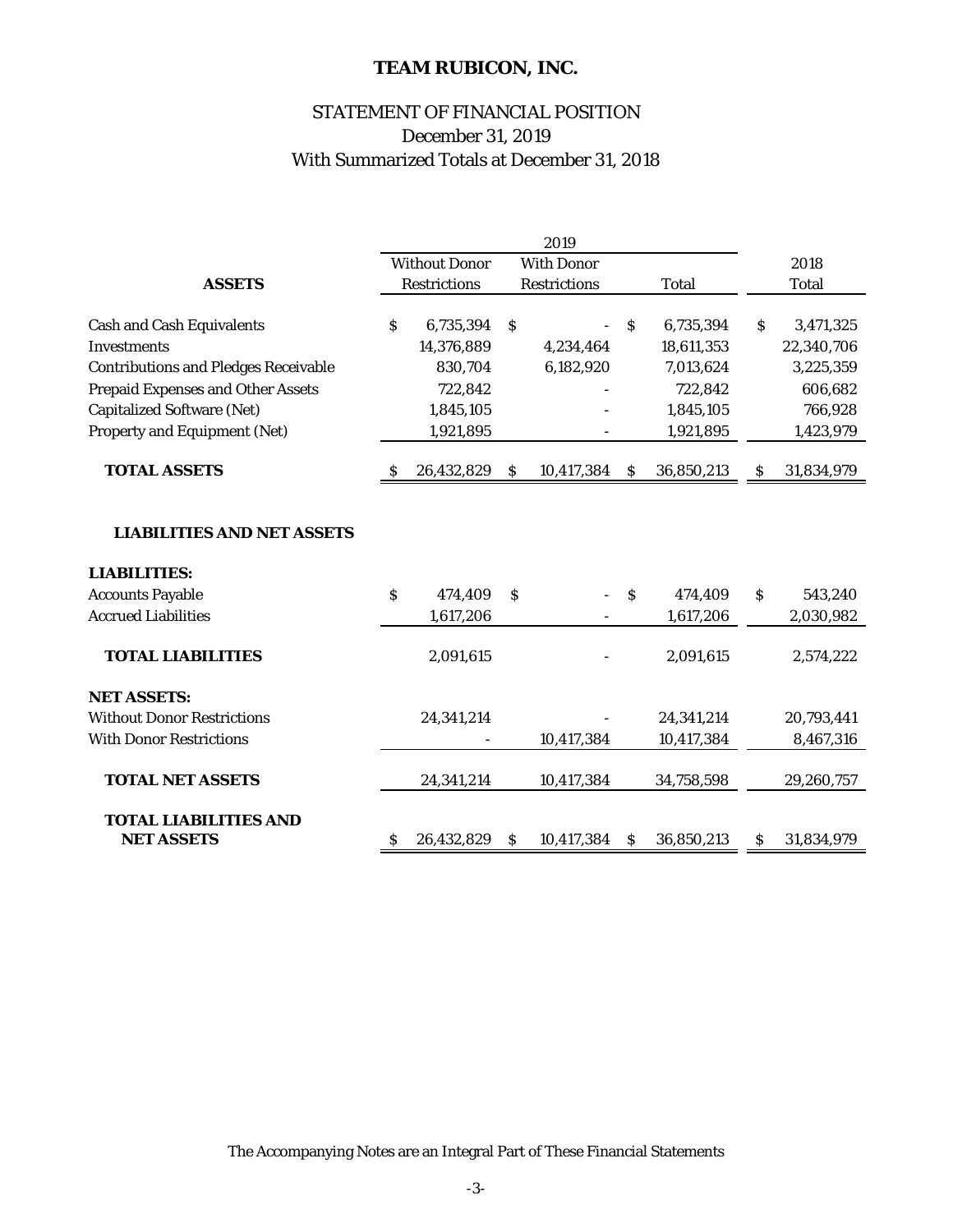## STATEMENT OF ACTIVITIES With Summarized Totals for the Year Ended December 31, 2018 Year Ended December 31, 2019

|                                                                 | <b>Without Donor</b><br><b>With Donor</b> |                     |   |                     |    | 2018         |    |              |
|-----------------------------------------------------------------|-------------------------------------------|---------------------|---|---------------------|----|--------------|----|--------------|
|                                                                 |                                           | <b>Restrictions</b> |   | <b>Restrictions</b> |    | <b>Total</b> |    | <b>Total</b> |
| <b>REVENUE, PUBLIC SUPPORT</b><br><b>AND OTHER INCOME:</b>      |                                           |                     |   |                     |    |              |    |              |
| <b>Contributions and Grants</b>                                 | \$.                                       | 18,768,138          | S | 14,410,535          | S. | 33,178,673   | S. | 30,881,488   |
| <b>In-Kind Contributions</b>                                    |                                           | 17,083,683          |   |                     |    | 17,083,683   |    | 12,751,563   |
| <b>Special Events (Net of Cost of Direct</b>                    |                                           |                     |   |                     |    |              |    |              |
| Donor Benefits of \$666,808)                                    |                                           | 1,860,826           |   |                     |    | 1,860,826    |    | 1,208,633    |
| <b>Other Income</b>                                             |                                           | 1,357,490           |   |                     |    | 1,357,490    |    | 62,970       |
| <b>Investment Return (Net)</b>                                  |                                           | 681,971             |   |                     |    | 681,971      |    | (171, 353)   |
| <b>Net Assets Released from Restrictions</b>                    |                                           | 12,460,467          |   | (12, 460, 467)      |    |              |    |              |
| <b>TOTAL REVENUE, PUBLIC</b><br><b>SUPPORT AND OTHER INCOME</b> |                                           | 52,212,575          |   | 1,950,068           |    | 54,162,643   |    | 44,733,301   |
| <b>EXPENSES:</b>                                                |                                           |                     |   |                     |    |              |    |              |
| <b>Program Services</b>                                         |                                           | 42,365,162          |   |                     |    | 42,365,162   |    | 37,446,993   |
| <b>Management and General</b>                                   |                                           | 3,596,668           |   |                     |    | 3,596,668    |    | 2,405,713    |
| Fundraising                                                     |                                           | 2,702,972           |   |                     |    | 2,702,972    |    | 2,005,482    |
| <b>TOTAL EXPENSES</b>                                           |                                           | 48,664,802          |   |                     |    | 48,664,802   |    | 41,858,188   |
| <b>CHANGE IN NET ASSETS</b>                                     |                                           | 3,547,773           |   | 1,950,068           |    | 5,497,841    |    | 2,875,113    |
| Net Assets - Beginning of Year                                  |                                           | 20,793,441          |   | 8,467,316           |    | 29,260,757   |    | 26,385,644   |
| <b>NET ASSETS - END OF YEAR</b>                                 | S                                         | 24,341,214          | S | 10,417,384          | S  | 34,758,598   | S  | 29,260,757   |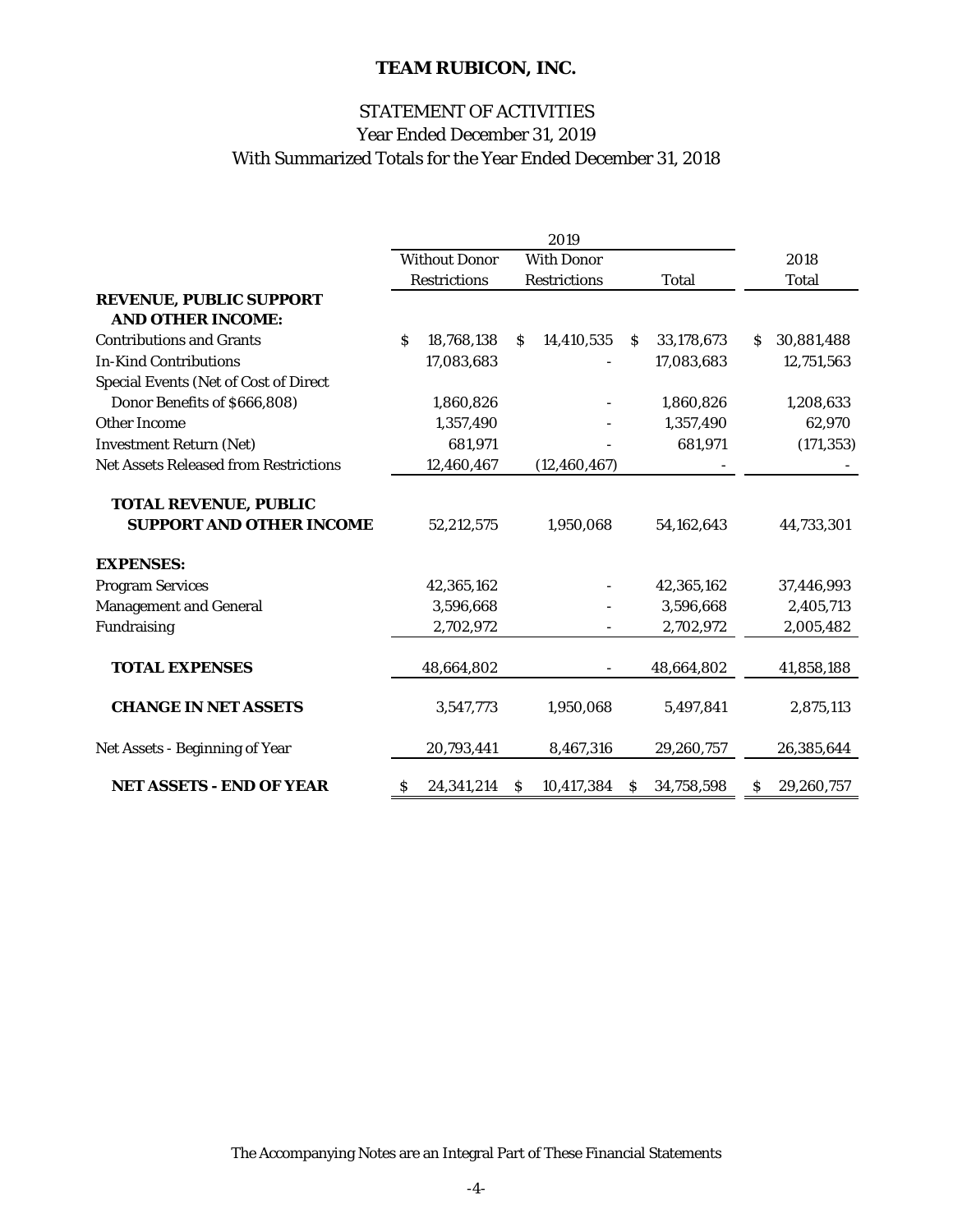## STATEMENT OF FUNCTIONAL EXPENSES

Year Ended December 31, 2019

With Summarized Totals for the Year Ended December 31, 2018

|                                      |   | <b>Disaster</b>   |    | Capabilities |    | Rebuild           |              |           |    | <b>Total Program</b> |   | Management     |     |                          |   |              |    | 2018       |
|--------------------------------------|---|-------------------|----|--------------|----|-------------------|--------------|-----------|----|----------------------|---|----------------|-----|--------------------------|---|--------------|----|------------|
|                                      |   | <b>Operations</b> |    | and Training |    | <b>Operations</b> |              | Other     |    | <b>Services</b>      |   | and General    |     | <b>Fundraising</b>       |   | Total        |    | Total      |
|                                      |   |                   |    |              |    |                   |              |           |    |                      |   |                |     |                          |   |              |    |            |
| <b>Field Expenses and Travel</b>     |   | .606.389          | S  | 3,118,182    | -S | 3,437,791         | <sub>S</sub> | 487,089   | S  | 13,649,451           | S | 126,118        | - S | 200,215                  | S | 13,975,784   | S. | 16,520,577 |
| <b>Personnel Costs</b>               |   | 2,561,751         |    | 4,109,292    |    | 1,400,507         |              | 1,071,933 |    | 9,143,483            |   | 1,612,900      |     | 1,700,298                |   | 12,456,681   |    | 9,204,130  |
| <b>Technology, Office Equipment</b>  |   |                   |    |              |    |                   |              |           |    |                      |   |                |     |                          |   |              |    |            |
| and Supplies                         |   | 9,212,269         |    | 1,698,966    |    | 100,715           |              | 471,172   |    | 11,483,122           |   | 103,502        |     | 99,822                   |   | 11,686,446   |    | 10,828,281 |
| <b>Marketing</b>                     |   | 240,151           |    | 3,360,107    |    | 18,405            |              | 192,398   |    | 3,811,061            |   | 97,426         |     | 135,975                  |   | 4,044,462    |    | 1,134,975  |
| <b>Professional Services</b>         |   | 542,674           |    | 1,327,771    |    | 38,702            |              | 203,124   |    | 2,112,271            |   | 1,078,993      |     | 269,546                  |   | 3,460,810    |    | 1,999,525  |
| <b>Other Business Expenses</b>       |   | 390,619           |    | 83,249       |    | 24,280            |              | 136,616   |    | 634,764              |   | 182,157        |     | 210,904                  |   | 1,027,825    |    | 707,275    |
| Rent, Parking and Utilities          |   | 82,223            |    | 1,873        |    | 156,811           |              | 383,955   |    | 624,862              |   | 161,075        |     | 83,127                   |   | 869,064      |    | 762,400    |
| <b>Depreciation and Amortization</b> |   | 55,052            |    | 347,041      |    | 30,935            |              | 159,664   |    | 592,692              |   | 94,920         |     | 3,085                    |   | 690,697      |    | 271,247    |
| <b>Insurance</b>                     |   | 73,657            |    | 73,571       |    | 29,228            |              | ٠         |    | 176,456              |   | 139,577        |     | $\overline{\phantom{a}}$ |   | 316,033      |    | 305,778    |
| Awards, Fellowships and Grants       |   |                   |    | 137,000      |    |                   |              |           |    | 137,000              |   | $\overline{a}$ |     |                          |   | 137,000      |    | 124,000    |
|                                      |   |                   |    |              |    |                   |              |           |    |                      |   |                |     |                          |   |              |    |            |
| <b>TOTAL 2019 FUNCTIONAL</b>         |   |                   |    |              |    |                   |              |           |    |                      |   |                |     |                          |   |              |    |            |
| <b>EXPENSES</b>                      | S | 19,764,785        |    | \$14,257,052 | -S | 5,237,374         | <sub>S</sub> | 3,105,951 | S. | 42,365,162           | S | 3,596,668      | -S  | 2,702,972                |   | \$48,664,802 |    |            |
|                                      |   |                   |    |              |    |                   |              |           |    | 87%                  |   | 7%             |     | 6%                       |   | 100%         |    |            |
| <b>TOTAL 2018 FUNCTIONAL</b>         |   |                   |    |              |    |                   |              |           |    |                      |   |                |     |                          |   |              |    |            |
| <b>EXPENSES</b>                      |   | 15,975,667        | S. | 8,053,901    | S  | 9,294,910         | S.           | 4,122,515 |    | \$37,446,993         |   | \$2,405,713    |     | \$2,005,482              |   |              | S. | 41,858,188 |
|                                      |   |                   |    |              |    |                   |              |           |    | 89%                  |   | 6%             |     | 5%                       |   |              |    | 100%       |

The Accompanying Notes are an Integral Part of These Financial Statements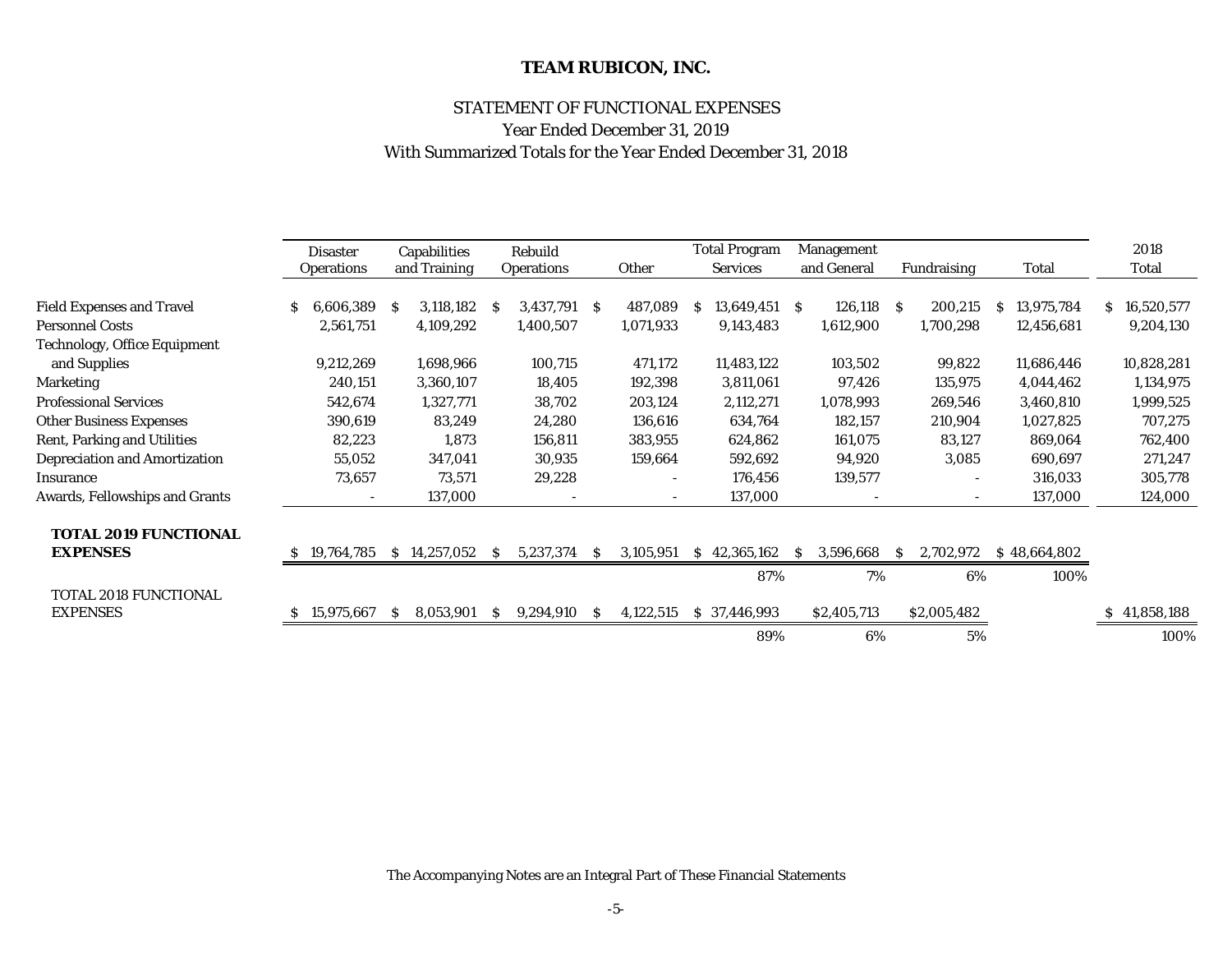## STATEMENT OF CASH FLOWS Year Ended December 31, 2019

## With Summarized Totals for the Year Ended December 31, 2018

|                                                        | 2019         |                |     | 2018         |
|--------------------------------------------------------|--------------|----------------|-----|--------------|
| <b>CASH FLOWS FROM OPERATING ACTIVITIES:</b>           |              |                |     |              |
| <b>Change in Net Assets</b>                            | \$           | 5,497,841      | \$. | 2,875,113    |
| Adjustments to Reconcile Change in Net Assets to       |              |                |     |              |
| Net Cash Provided by Operating Activities:             |              |                |     |              |
| <b>Depreciation and Amortization</b>                   |              | 690,697        |     | 271,247      |
| Net Realized and Unrealized (Gain) Loss on Investments |              | (63, 434)      |     | 914,419      |
| <b>Contributed Stock</b>                               |              | (98, 346)      |     | (108, 142)   |
| <b>Proceeds from Sale of Stock</b>                     |              | 94,863         |     | 108,157      |
| Loss (Gain) on Contributed Stock                       |              | 3,483          |     | (15)         |
| (Increase) Decrease in:                                |              |                |     |              |
| <b>Contributions and Pledges Receivable</b>            |              | (3,788,265)    |     | 240,454      |
| <b>Prepaid Expenses and Other Assets</b>               |              | (116, 160)     |     | 92,984       |
| Increase (Decrease) in:                                |              |                |     |              |
| <b>Accounts Payable</b>                                |              | (68, 831)      |     | 26,743       |
| <b>Accrued Liabilities</b>                             |              | (413, 776)     |     | 1,277,125    |
| <b>NET CASH PROVIDED BY OPERATING ACTIVITIES</b>       |              | 1,738,072      |     | 5,698,085    |
| <b>CASH FLOWS FROM INVESTING ACTIVITIES:</b>           |              |                |     |              |
| <b>Purchase of Property and Equipment</b>              |              | (835, 587)     |     | (482, 941)   |
| <b>Purchase of Capitalized Software</b>                |              | (1, 431, 203)  |     | (736, 352)   |
| <b>Purchase of Investments</b>                         |              | (19, 153, 041) |     | (34,001,509) |
| <b>Interest and Dividends Reinvested</b>               |              | (573, 494)     |     | (700, 841)   |
| <b>Proceeds on Sale of Investments</b>                 |              | 23,519,322     |     | 32,566,767   |
| <b>NET CASH PROVIDED BY (USED IN)</b>                  |              |                |     |              |
| <b>INVESTING ACTIVITIES</b>                            |              | 1,525,997      |     | (3,354,876)  |
| NET INCREASE IN CASH AND CASH EQUIVALENTS              |              | 3,264,069      |     | 2,343,209    |
| Cash and Cash Equivalents - Beginning of Year          |              | 3,471,325      |     | 1,128,116    |
| CASH AND CASH EQUIVALENTS - END OF YEAR                | <sub>S</sub> | 6,735,394      | Ş.  | 3,471,325    |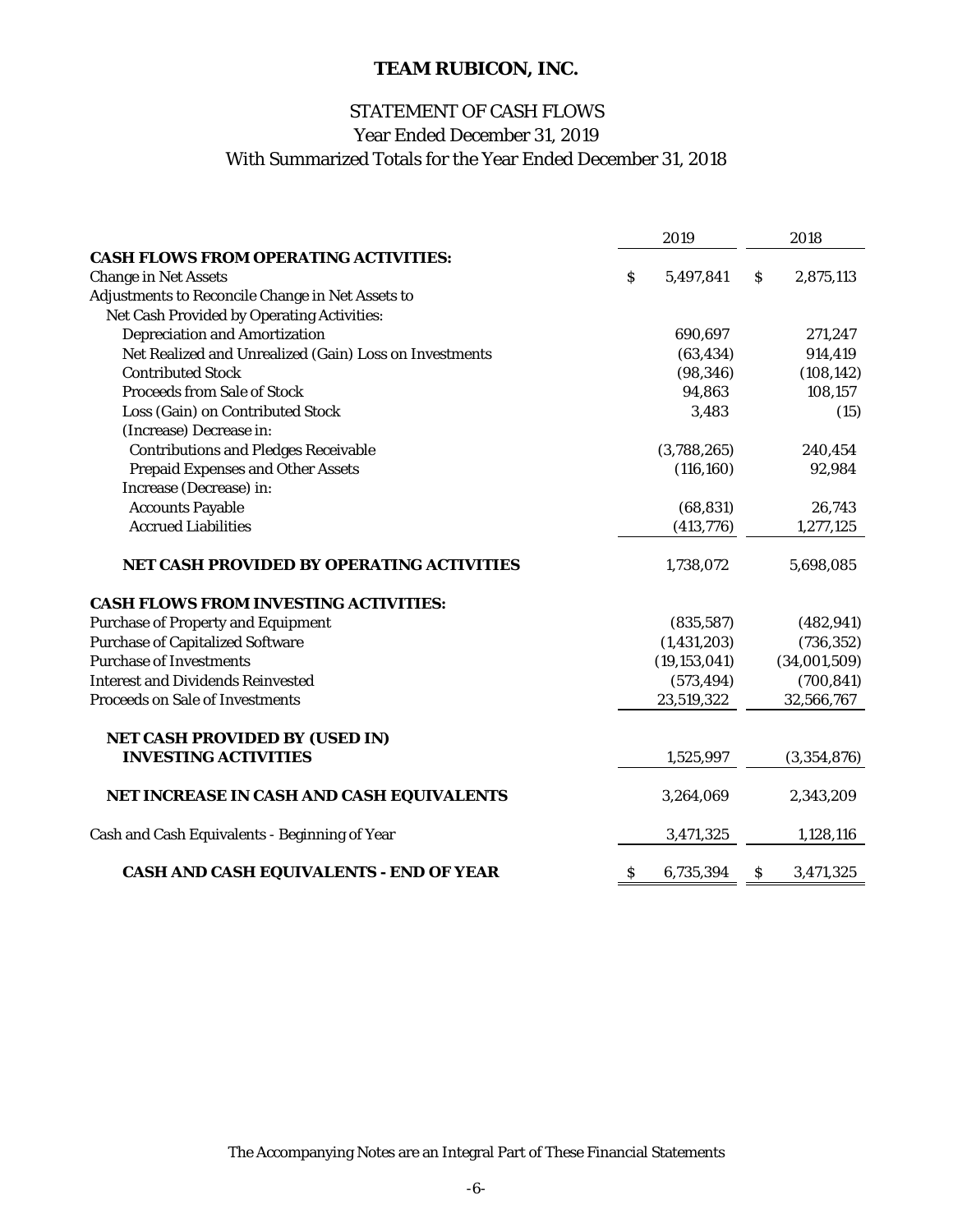## NOTES TO FINANCIAL STATEMENTS December 31, 2019

#### **NOTE 1 - ORGANIZATION**

Team Rubicon, Inc. (Team Rubicon) is a nonprofit international disaster response and humanitarian organization founded in 2010. Team Rubicon's primary mission is providing relief and recovery to those affected by disasters and humanitarian crises across the United States and around the world. By pairing the skills and experiences of military veterans with first responders and technology solutions, Team Rubicon aims to provide the greatest service and impact possible. Through continued service via Team Rubicon, many veterans rediscover three things they feel are missing after leaving the military: a Purpose, gained through disaster relief; Community, built by serving with others; and Identity, from recognizing the impact one individual can make. Coupled with leadership development and other opportunities, Team Rubicon offers a way for veterans to continue their service as they transition from military to civilian life.

In 2019 Team Rubicon launched 101 operations, the most the organization has launched in a single year. Team Rubicon currently has more than 130,000 registered volunteers (70% military veterans) and has executed over 423 disaster operations including large-scale events such as the 2010 Haiti earthquake, Superstorm Sandy (2012), Hurricane Harvey (2017), Hurricane Florence and Hurricane Michael (2018), and others. In the aftermath of a disaster, Team Rubicon provides services free of charge to affected homeowners, families, and communities. Services range from debris removal - utilizing manual labor, chainsaws, or heavy equipment - to demolition, home repair, incident management and coordination, damage assessment and mapping. Since 2010, Team Rubicon has returned approximately \$34,745,060 in volunteer labor to communities affected by disaster.

Team Rubicon's Rebuild Operations, which provides construction services for communities affected by disasters, have launched in Houston, South Florida, and Puerto Rico, focusing on homeowners affected by Hurricanes Harvey, Irma, and Maria, respectively. Team Rubicon has rebuilt more than 100 homes in Houston and more than 30 in Collier County, Florida. In Puerto Rico, Team Rubicon provided 500 hurricane-resistant roofs and three full-home rebuilds, helping 1,364 individuals in the process.

In addition to Disaster and Rebuild Operations, Team Rubicon designs and delivers capabilities based on the evolving needs of disaster-affected communities and invests in its volunteers with disaster training education and courses. Through its Capabilities and Training efforts, Team Rubicon Greyshirts have completed 33,554 training sessions in skills such as incident command, chainsaw operations, heavy equipment usage, and expedient home repairs and construction, totaling approximately 29,000 hours dedicated to training in 2019 alone. This year, Team Rubicon doubled down on its commitment to innovation with the introduction of the Enterprise Management System (EMS), which allows is to plan and mobilize disaster operations, and more effectively track data on work completed in the field.

Over the course of 2019, Team Rubicon built the framework for the Resilient Cities Strategy, an effort to recruit, organize, equip and train veteran-led relief teams in 300 metropolitan centers across the United States, primarily in cities with a population larger than 100,000. With teams located across the US, Team Rubicon can quickly project relief no matter the locale or scale of a disaster. This focus on city-level recruitment has the added benefit of increasing the resiliency of local communities, creating a framework for Team Rubicon members and their families and neighbors to prepare and respond to disasters together. The ability to continue to serve alongside like-minded individuals has substantial impact on Team Rubicon's veteran and civilian members alike, with 98% of members reporting a greater sense of purpose due to volunteering.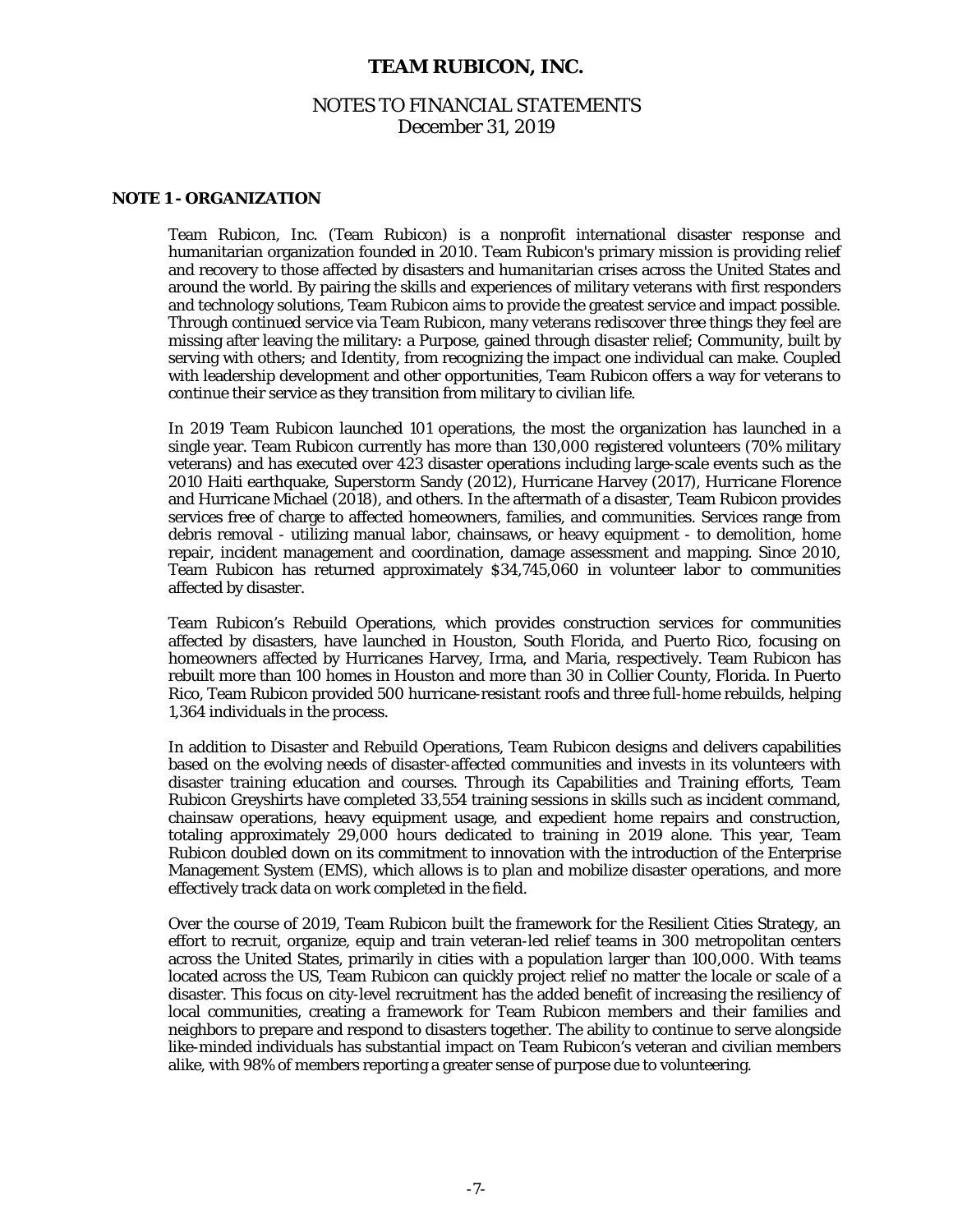## NOTES TO FINANCIAL STATEMENTS December 31, 2019

#### **NOTE 1 - ORGANIZATION** (continued)

Team Rubicon's commitments to financial and operational transparency have achieved positive recognition from charity watch groups, including a platinum rating from GuideStar and a four-star rating from Charity Navigator. In coordination with several data and visualization partners, Team Rubicon also hosts the Open Initiative, an online data transparency dashboard available to the general public that provides real-time insight into key operational metrics and the overall health of the organization.

#### **NOTE 2 - SUMMARY OF SIGNIFICANT ACCOUNTING POLICIES**

#### **(a) BASIS OF PRESENTATION**

 The accompanying financial statements have been prepared on the accrual basis of accounting.

## **(b) NET ASSETS**

 Net assets, revenues, gains, and losses are classified based on the existence or absence of donor-imposed restrictions. Accordingly, net assets and changes therein are classified and reported as follows:

- **Net Assets Without Donor Restrictions**. Net assets available for use in general operations and not subject to donor-imposed restrictions.
- **Net Assets With Donor Restrictions**. Net assets subject to donor-imposed restrictions. Some donor-imposed restrictions are temporary in nature, such as those that will be met by the passage of time or other events specified by the donor. Other donor-imposed restrictions are perpetual in nature, where the donor stipulates that resources be maintained in perpetuity. Donor-imposed restrictions are released when a restriction expires, that is, when the stipulated time has elapsed, when the stipulated purpose for which the resource was restricted has been fulfilled, or both.

Gifts of long-lived assets and gifts of cash restricted for the acquisition of long-lived assets are recognized as revenue when the related assets are placed in service.

## **(c) CASH AND CASH EQUIVALENTS**

For financial statement purposes, Team Rubicon considers all highly liquid investments with original maturities of three months or less to be cash and cash equivalents.

Team Rubicon maintains its cash and cash equivalents in bank deposit and money market accounts, which, at times, may exceed federally insured limits. Team Rubicon has not experienced any losses in such accounts and believes it is not exposed to any significant credit risk on cash and cash equivalents.

The carrying value of cash and cash equivalents at December 31, 2019, approximates its fair value.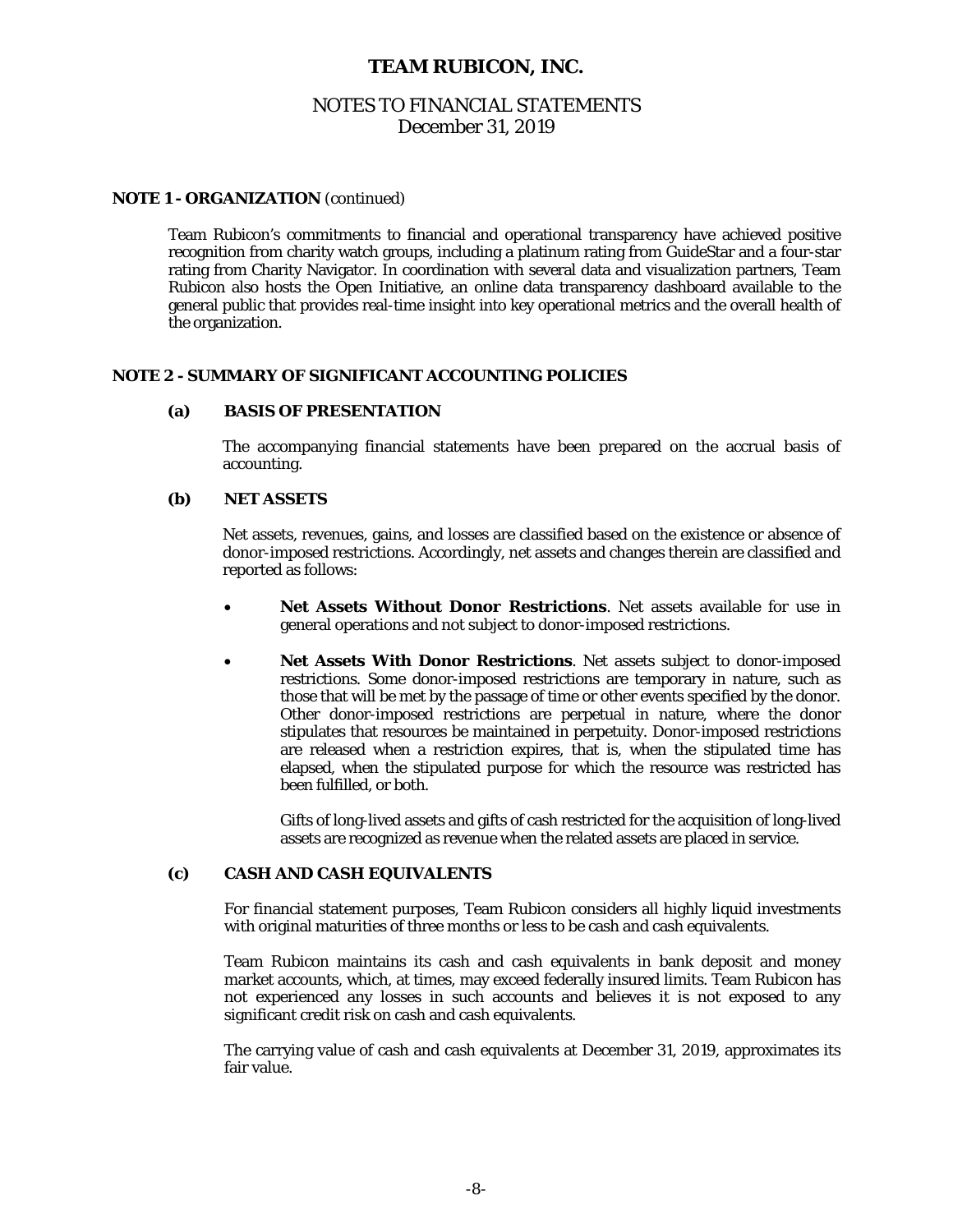## NOTES TO FINANCIAL STATEMENTS December 31, 2019

#### **NOTE 2 - SUMMARY OF SIGNIFICANT ACCOUNTING POLICIES** (continued)

## **(d) INVESTMENTS**

Investments in equity and debt securities with readily determinable market values are reported at fair value. The fair value of investments is valued at the closing price on the last business day of the fiscal year. Investment purchases and sales are accounted for on a trade-date basis. Interest income is recorded as earned on an accrual basis, and dividend income is recorded based upon the ex dividend date. Realized gains and losses are calculated based upon the underlying cost of the securities traded. Unrealized gains and losses are included in the statement of activities and represent the difference between the cost and fair value of investments held at the end of the fiscal year.

Investment securities, in general, are exposed to various risks, such as interest rate, credit, and overall market volatility. Due to the level of risk associated with certain longterm investments, it is reasonably possible that changes in the values of these investments will occur in the near term and that such changes could materially affect the amounts reported in the statement of financial position.

Investment decisions are made by the executive team with the approval of the Team Rubicon Board of Directors. The investments are managed by outside investment managers contracted by Team Rubicon.

#### **(e) CONTRIBUTIONS AND PLEDGES RECEIVABLE**

Contributions, including endowment gifts and pledges, as well as unconditional promises to give, are recognized as revenue in the period promised. Conditional promises to give - that is, those with a measurable performance or other barrier and a right of return - are not included as revenue until the conditions on which they depend have been met. At December 31, 2019, Team Rubicon had received \$990,000 of conditional promises to give.

Pledges receivable expected to be collected within one year are recorded at their net realizable value. Pledges receivable expected to be collected in future years are recorded at the present value of estimated future cash flows discounted at an appropriate market interest rate at the time of the contribution.

At December 31, 2019, the Team Rubicon evaluated the collectability of pledges receivable and determined that no allowance for uncollectible pledges receivable was necessary.

## **(f) PROPERTY AND EQUIPMENT**

Property and equipment are recorded at cost if purchased or at fair value at the date of donation if donated. Depreciation is computed on the straight-line basis over the estimated useful lives of the related assets. Maintenance and repair costs are charged to expense as incurred. Property and equipment are capitalized if the cost of an asset is greater than or equal to five thousand dollars, and the useful life is greater than one year. The estimated useful lives of property and equipment are as follows:

| <b>Field Equipment</b>                 | 5 - 10 Years      |
|----------------------------------------|-------------------|
| <b>Field Communication Equipment</b>   | 5 Years           |
| <b>Computer Equipment</b>              | 3 Years           |
| <b>Furniture and Office Equipment</b>  | 7 Years           |
| <b>Leasehold Improvements</b>          | <b>Lease Term</b> |
| <b>Audiovisual and Media Equipment</b> | 5 Years           |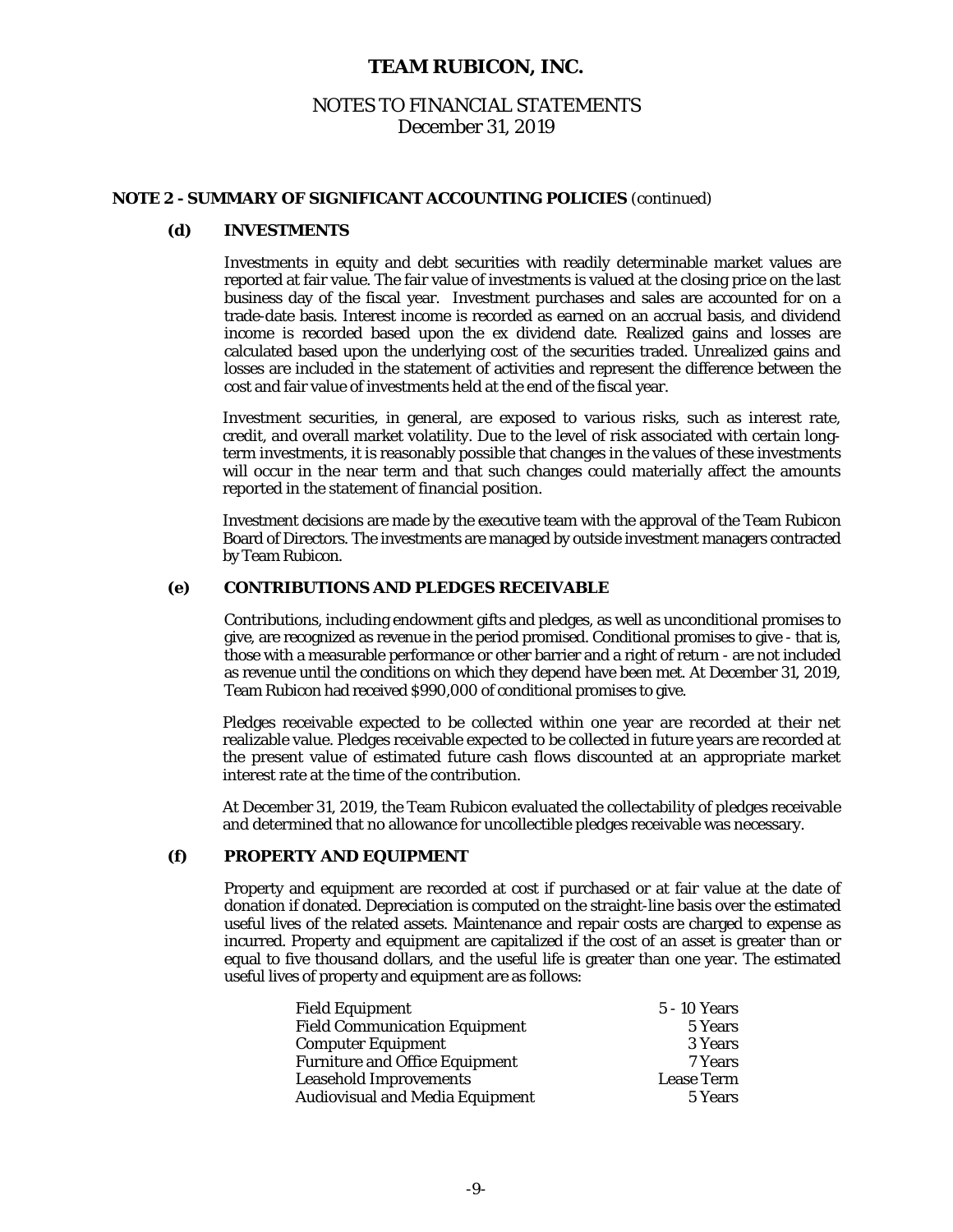## NOTES TO FINANCIAL STATEMENTS December 31, 2019

#### **NOTE 2 - SUMMARY OF SIGNIFICANT ACCOUNTING POLICIES** (continued)

#### **(g) CAPITALIZED SOFTWARE**

Team Rubicon capitalizes certain costs incurred in connection with the development of software for internal use. These costs are capitalized beginning when Team Rubicon has entered the application development stage and ceases when the software is substantially complete and ready for its intended use. The period of amortization of software ranges three to five years.

#### **(h) LONG-LIVED ASSETS**

Team Rubicon reviews long-lived assets for impairment whenever events or changes in circumstances indicate that the book value of the assets may not be recoverable. An impairment loss is recognized when the sum of the undiscounted future cash flows is less than the carrying amount of the asset, in which case a write-down is recorded to reduce the related asset to its estimated fair value. No impairment losses were recognized during the year ended December 31, 2019.

#### **(i) CONTRIBUTED GOODS AND SERVICES**

Contributions of donated non-cash assets are recorded at fair value in the period received. Contributions of donated services are recognized if the services received (a) create or enhance long-lived assets, or (b) require specialized skills, are provided by individuals possessing those skills, and would typically need to be purchased if not provided by donation. During the year ended December 31, 2019, Team Rubicon received in-kind contributions of \$17,083,683. Included in in-kind contribution revenue is a significant contribution related to field workflow management, data collection, and fieldwork order management. This contribution, which was received throughout the year ended December 31, 2019, is reflected at a fair market value of \$7,733,528. Data warehouse, business analytics, and reporting platform expenses, included in technology, office equipment, and supplies in the statement of functional expenses, increased during the year ended December 31, 2019, as a result of this significant contribution. The balance of \$9,350,155 of in-kind contribution revenue includes donated software and consulting services, pro-bono legal services, donated field materials for Rebuild Operations, and donated flights.

 A substantial number of volunteers have donated significant amounts of their time to Team Rubicon. The services that these individuals rendered, however, do not meet the above criteria and, as such, are not recognized in the accompanying financial statements.

#### **(j) INCOME TAXES**

Team Rubicon is exempt from taxation under Internal Revenue Code Section 501(c)(3) and California Revenue and Taxation Code Section 23701d.

In accordance with the Financial Accounting Standards Board's (FASB) Accounting Standards Codification Topic 740, *Uncertainty in Income Taxes*, Team Rubicon recognizes the impact of tax positions in the financial statements if that position is more likely than not to be sustained on audit, based on the technical merits of the position. During the year ended December 31, 2019, Team Rubicon performed an evaluation of uncertain tax positions and did not note any matters that would require recognition in the financial statements or which might have an effect on its tax-exempt status.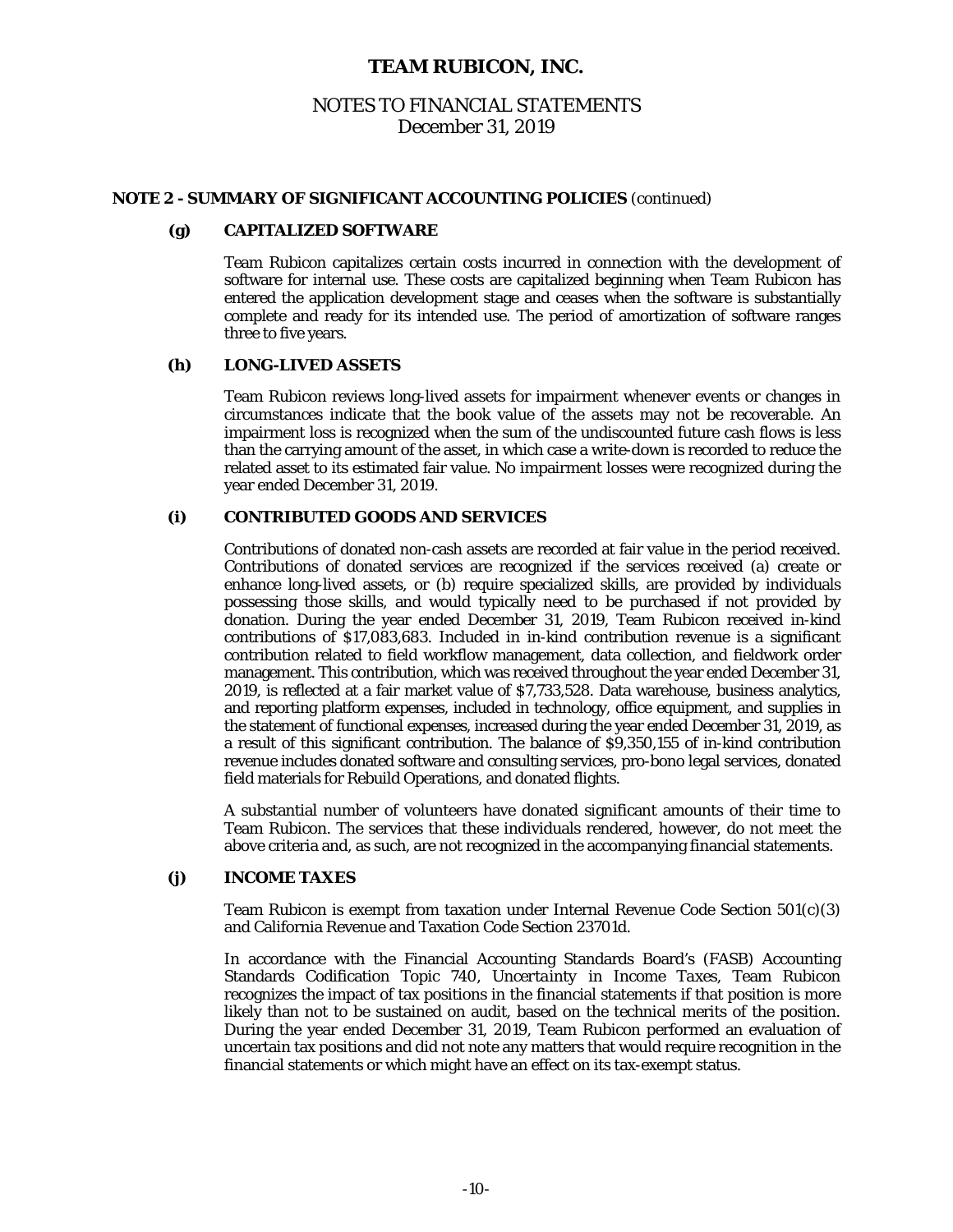## NOTES TO FINANCIAL STATEMENTS December 31, 2019

#### **NOTE 2 - SUMMARY OF SIGNIFICANT ACCOUNTING POLICIES** (continued)

#### **(k) FUNCTIONAL ALLOCATION OF EXPENSES**

 The costs of providing Team Rubicon's programs and other activities have been presented in the statement of functional expenses. During the year, such costs are accumulated into separate groupings as either direct or indirect. Indirect or shared costs are allocated among program and support services by a method that best measures the relative degree of benefit.

#### **(l) USE OF ESTIMATES**

 The preparation of financial statements in conformity with accounting principles generally accepted in the United States of America requires management to make estimates and assumptions that affect reported amounts of assets, liabilities, revenues, and expenses as of the date and for the period presented. Actual results could differ from those estimates.

#### **(m) COMPARATIVE TOTALS**

The financial statements include certain prior-year summarized comparative information. Such information does not include sufficient detail to constitute a presentation in conformity with generally accepted principles. Accordingly, such information should be read in conjunction with Team Rubicon's financial statements for the year ended December 31, 2018, from which the summarized information was derived.

#### **(n) NEW ACCOUNTING PRONOUNCEMENTS**

In June 2018, FASB issued Accounting Standards Update (ASU) No. 2018-08, *Clarifying the Scope and the Accounting Guidance for Contributions Received and Contributions Made*, which is intended to clarify the accounting guidance for contributions received and contributions made. The amendments in this  $\overrightarrow{ASU}$  should assist entities in evaluating whether transactions should be accounted for as contributions (nonreciprocal transactions) within the scope of Topic 958, Not-for-Profit Entities, or as exchange (reciprocal) transactions subject to other guidance. Team Rubicon implemented the ASU during the year ended December 31, 2019.

In May 2014, FASB issued ASU No. 2014-09, *Revenue from Contracts with Customers*, which improves and converges the revenue recognition requirements of U.S. GAAP and International Financial Reporting Standards. The ASU replaces the existing accounting standards for revenue recognition with a single comprehensive five-step model, which is intended to provide principles within a single framework for revenue recognition of transactions involving contracts with customers across all industries. The core principle of the guidance is that an entity should recognize revenue to depict the transfer of promised goods or services to customers in an amount that reflects the consideration to which the entity expects to be entitled in exchange for those goods or services. The guidance also requires more detailed disclosures to enable users of financial statements to understand the nature, amount, timing, and uncertainty of revenue and cash flows arising from contracts with customers. The guidance has subsequently been amended through a series of ASUs between August 2015 and September 2017 to improve the operability and understandability of the implementation guidance on scope exceptions and various other narrow aspects, as identified and addressed in such updates. For Team Rubicon, the ASU will be effective for the year ending December 31, 2020.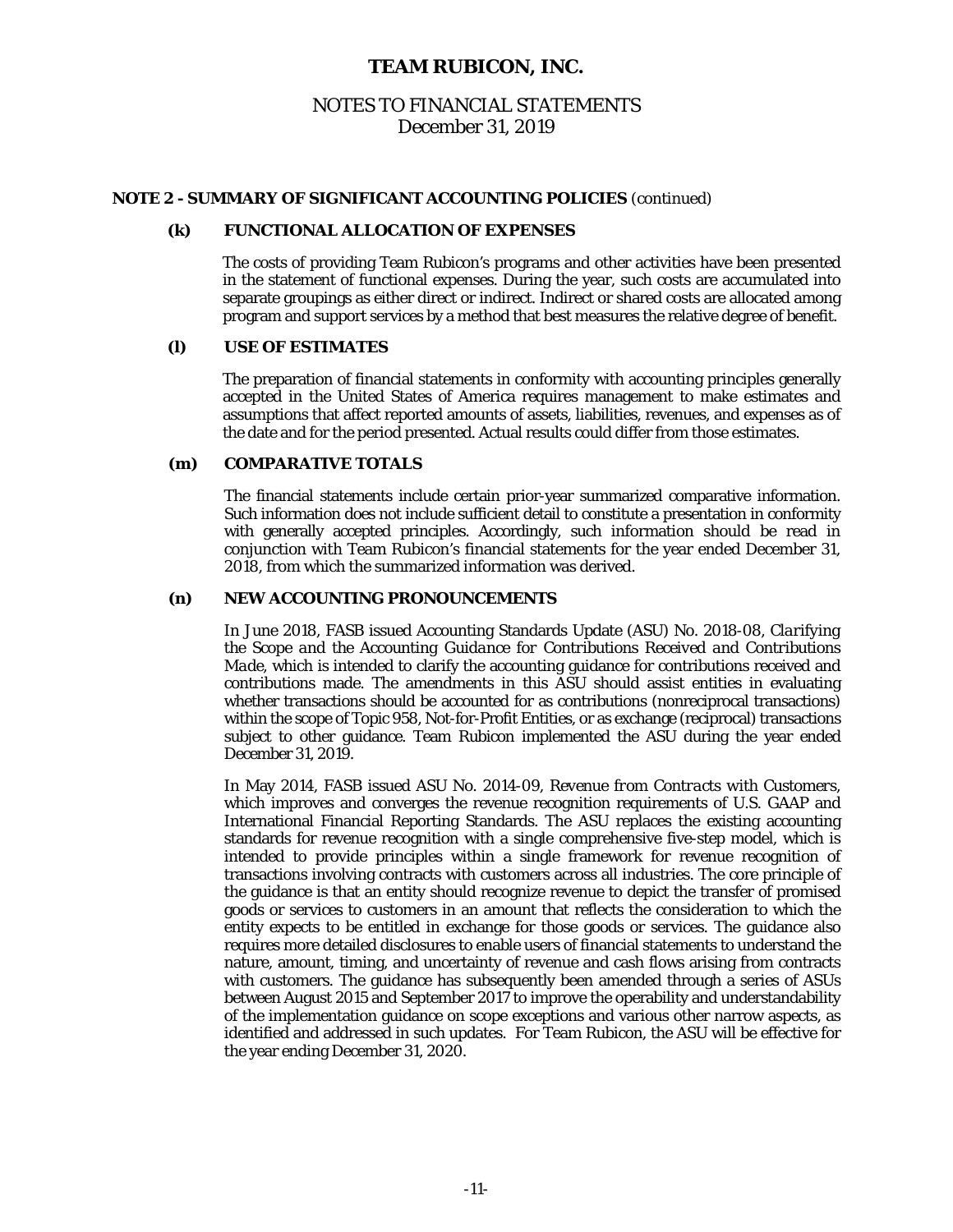## NOTES TO FINANCIAL STATEMENTS December 31, 2019

#### **NOTE 2 - SUMMARY OF SIGNIFICANT ACCOUNTING POLICIES** (continued)

#### **(n) NEW ACCOUNTING PRONOUNCEMENTS** (continued)

In February 2016, FASB issued ASU No. 2016-02, *Leases*, which is intended to improve financial reporting about leasing transactions. The new standard will require organizations that lease assets with terms of more than 12 months to recognize on the statement of financial position the assets and liabilities for the rights and obligations created by those leases. The ASU also will require disclosures to help financial statement users better understand the amount, timing, and uncertainty of cash flows arising from leases. These disclosures include qualitative and quantitative requirements and provide additional information about the amounts recorded in the financial statements. For Team Rubicon, the ASU will be effective for the year ending December 31, 2022.

In September 2020, FASB issued ASU No. 2020-07, Not-for-Profit Entities (Topic 958): Presentation and Disclosures by Not-for-Profit Entities for Contributed Nonfinancial Assets. The ASU is intended to improve transparency in the reporting of contributed nonfinancial assets (also known as gifts-in-kind) received by not-for-profit organizations, including transparency on how those assets are used and how they are valued. For Team Rubicon, the ASU will be effective for the year ending December 31, 2022.

#### **(o) SUBSEQUENT EVENTS**

Team Rubicon has evaluated events and transactions occurring subsequent to the statement of financial position date of December 31, 2019, for items that should potentially be recognized or disclosed in these financial statements. The evaluation was conducted through December 3, 2020, the date these financial statements were available to be issued. No such material events or transactions were noted to have occurred, except as disclosed in Note 12.

#### **NOTE 3 - INVESTMENTS AND FAIR VALUE MEASUREMENTS**

 Team Rubicon has implemented the accounting standard for those assets (and liabilities) that are re-measured and reported at fair value at each reporting period. This standard establishes a single authoritative definition of fair value, sets out a framework for measuring fair value based on inputs used, and requires additional disclosures about fair value measurements. This standard applies to fair value measurements already required or permitted by existing standards.

 In general, fair values determined by Level 1 inputs utilize quoted prices (unadjusted) in active markets for identical assets (or liabilities). Fair values determined by Level 2 inputs utilize data points that are observable, such as quoted prices, interest rates, and yield curves. Fair values determined by Level 3 inputs utilize unobservable data points for the asset (or liability) and include situations where there is little, if any, market activity for the asset (or liability).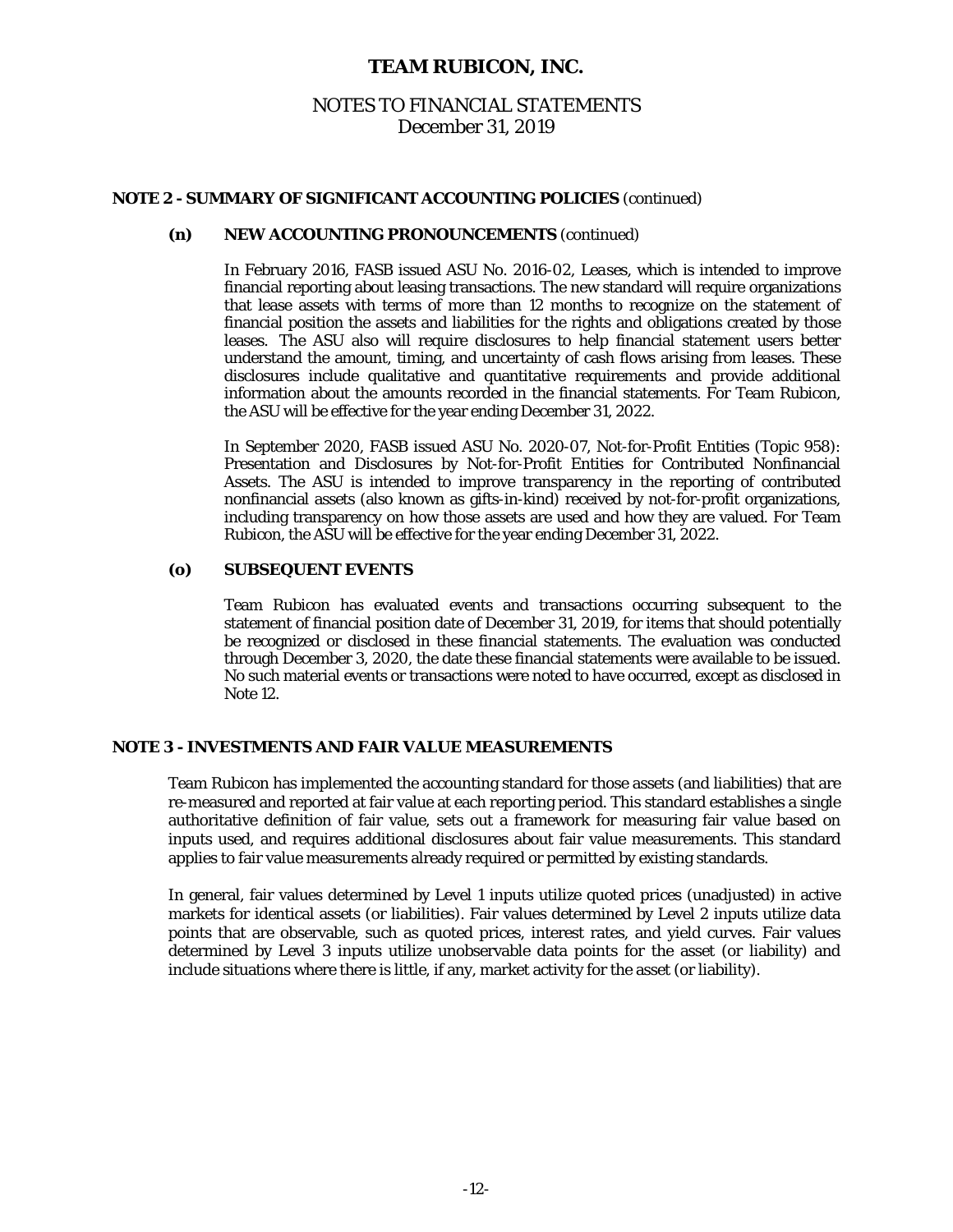## NOTES TO FINANCIAL STATEMENTS December 31, 2019

## **NOTE 3 - INVESTMENTS AND FAIR VALUE MEASUREMENTS** (continued)

 The following table presents information about Team Rubicon's assets that are measured at fair value on a recurring basis at December 31, 2019, and indicates the fair value hierarchy of the valuation techniques utilized to determine such fair value:

|                              |                   | <b>Fair Value Measurements Using</b> |                    |                          |   |                    |  |
|------------------------------|-------------------|--------------------------------------|--------------------|--------------------------|---|--------------------|--|
|                              |                   | <b>Quoted Prices</b>                 |                    |                          |   |                    |  |
|                              |                   | in Active                            | <b>Significant</b> |                          |   |                    |  |
|                              |                   | Markets for                          | <b>Other</b>       |                          |   | <b>Significant</b> |  |
|                              | <b>Year Ended</b> | <b>Identical</b>                     | <b>Observable</b>  |                          |   | Unobservable       |  |
|                              | December 31,      | <b>Assets</b>                        |                    | Inputs                   |   | Inputs             |  |
|                              | 2019              | (Level 1)                            | (Level 2)          |                          |   | (Level 3)          |  |
| <b>Cash and Fixed Income</b> | \$18,573,763      | \$18,573,763                         | S                  | $\overline{\phantom{0}}$ | S |                    |  |
| <b>Equity Funds</b>          | 37,590            | 37,590                               |                    |                          |   |                    |  |
| <b>TOTAL</b>                 | \$18,611,353      | \$18,611,353                         | S                  |                          | S |                    |  |

 The fair values of the securities within level 1 were obtained based on quoted market prices at the closing of the last business day of the fiscal year.

 Team Rubicon recognizes transfers at the beginning of each reporting period. Transfers between Level 1 and 2 generally relate to whether a market becomes active or inactive. Transfers between Level 2 and 3 relate to whether significant relevant observable inputs are available for the fair value measurement in their entirety and when redemption rules become more or less restrictive. There were no transfers between levels during the year ended December 31, 2019.

## **NOTE 4 - CONTRIBUTIONS AND PLEDGES RECEIVABLE**

Contributions and pledges receivable are expected to be collected as follows:

| Within One Year<br>Within Two Years                         | S. | 5.513.624<br>1.500.000 |
|-------------------------------------------------------------|----|------------------------|
| <b>TOTAL CONTRIBUTIONS AND</b><br><b>PLEDGES RECEIVABLE</b> |    | S 7.013.624            |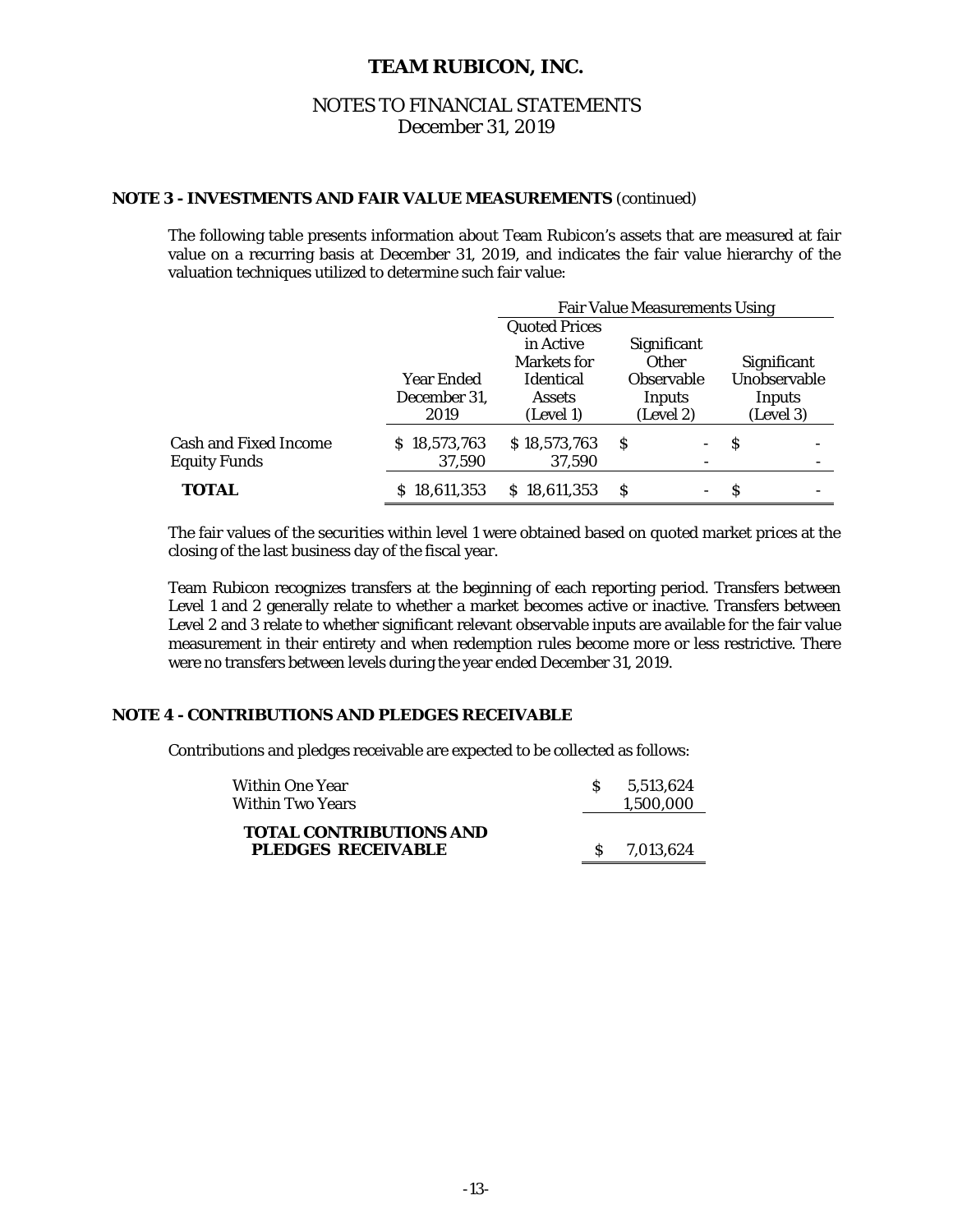## NOTES TO FINANCIAL STATEMENTS December 31, 2019

## **NOTE 5 - PROPERTY AND EQUIPMENT**

Property and equipment at December 31, 2019 consist of the following:

| <b>Field Equipment</b>                 | S | 2,295,178  |
|----------------------------------------|---|------------|
| <b>Leasehold Improvements</b>          |   | 151,375    |
| <b>Field Communication Equipment</b>   |   | 104,345    |
| <b>Computer Equipment</b>              |   | 101,379    |
| <b>Furniture and Office Equipment</b>  |   | 57,925     |
| <b>Audiovisual and Media Equipment</b> |   | 50,008     |
| <b>TOTAL</b>                           |   | 2,760,210  |
| <b>Less: Accumulated Depreciation</b>  |   | (838, 315) |
| <b>PROPERTY AND EQUIPMENT (NET)</b>    | S | 1,921,895  |

Depreciation expense for the year ended December 31, 2019, was \$337,671.

## **NOTE 6 - CAPITALIZED SOFTWARE**

Capitalized software consists of the following at December 31, 2019:

|                                                         | <b>Gross Carrying</b><br>Amount |           |    | Accumulated<br>Amortization | Net Carrying<br>Amount |           |  |
|---------------------------------------------------------|---------------------------------|-----------|----|-----------------------------|------------------------|-----------|--|
| <b>Capitalized Software</b><br><b>Development Costs</b> |                                 | 2.251.634 | -S | (406, 529)                  | -S                     | 1,845,105 |  |

The period of amortization varies from three to five years and amortization expense for the year ended December 31, 2019, was \$353,026**.** Future amortization expense is as follows:

#### **Years Ending December 31**

| 2020              | S | 784.217   |
|-------------------|---|-----------|
| 2021              |   | 685,705   |
| 2022              |   | 297,498   |
| 2023              |   | 6,659     |
| 2024              |   | 6,659     |
| <b>Thereafter</b> |   | 64,368    |
| TOTAL             | S | 1,845,105 |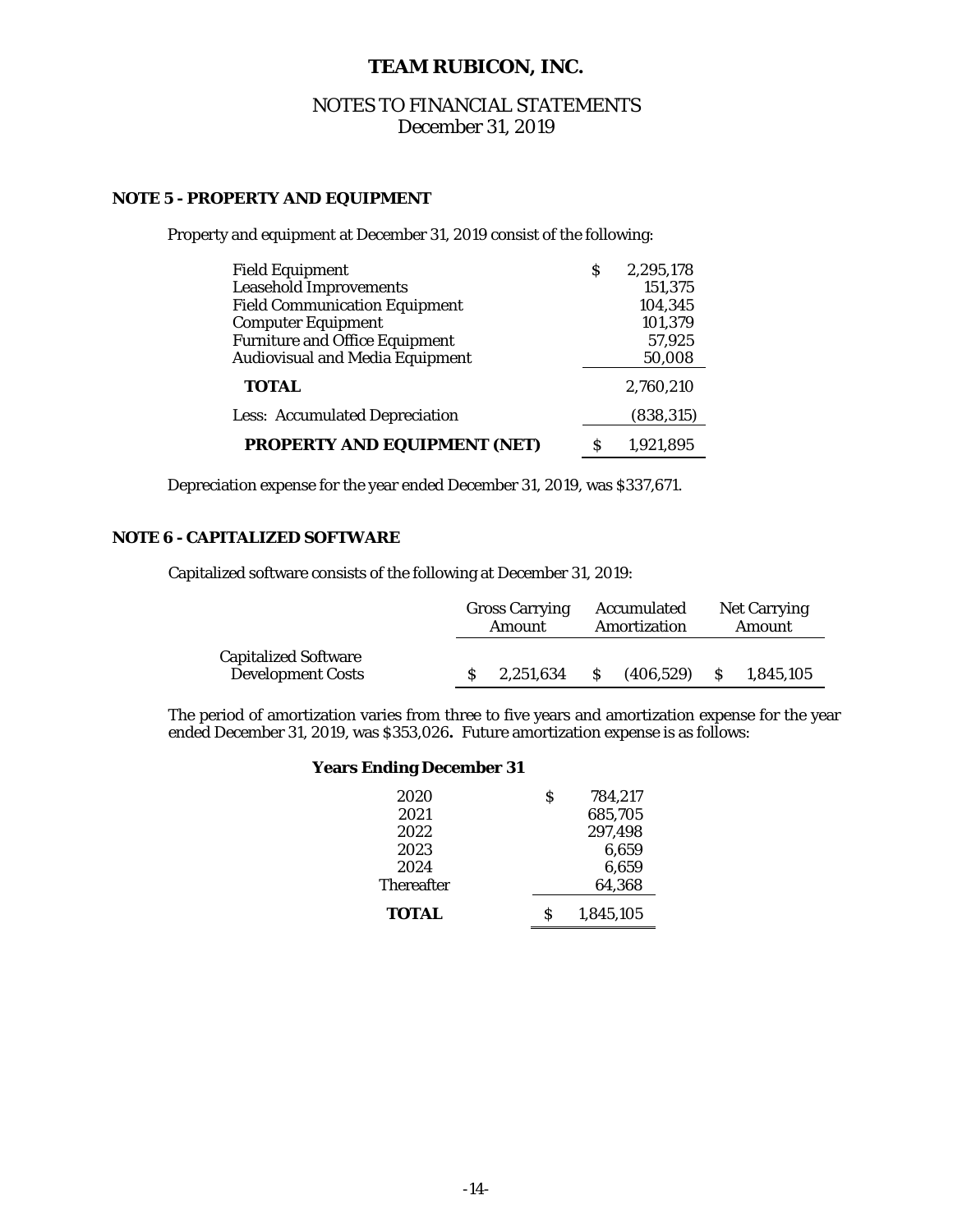## NOTES TO FINANCIAL STATEMENTS December 31, 2019

#### **NOTE 7 - LINE OF CREDIT FACILITY**

 Team Rubicon has a line of credit facility with a bank with available financing of \$10,000,000. The facility, which is secured by Team Rubicon's investments, expires in January 2021, and any draws on the line of credit bear interest at an Adjusted LIBOR Rate defined as 1.45% plus the LIBOR rate (the one-month LIBOR rate was 1.7543% at December 31, 2019). At December 31, 2019, there was no outstanding balance on the line of credit.

## **NOTE 8 - NET ASSETS WITH DONOR RESTRICTIONS**

Net assets with donor restrictions consist of the following at December 31, 2019:

| <b>Time Restrictions</b>                                  | 4,750,000    |
|-----------------------------------------------------------|--------------|
| <b>Disaster Operations</b>                                | 2,781,515    |
| <b>Capabilities and Training</b>                          | 1,870,813    |
| <b>Rebuild Operations</b>                                 | 1,015,056    |
| <b>TOTAL NET ASSETS WITH</b><br><b>DONOR RESTRICTIONS</b> | \$10,417,384 |

Net assets were released from donor restrictions by incurring expenses satisfying the restricted purpose or by the occurrence of the passage of time or other events specified by the donors as follows for the year ended December 31, 2019:

| <b>Rebuild Operations</b>                                          | 5,062,638  |
|--------------------------------------------------------------------|------------|
| <b>Disaster Operations</b>                                         | 4,944,577  |
| <b>Technology</b>                                                  | 1,308,900  |
| <b>Capabilities and Training</b>                                   | 1,072,287  |
| Equipment                                                          | 60,000     |
| <b>Other</b>                                                       | 12,065     |
| <b>TOTAL NET ASSETS RELEASED</b><br><b>FROM DONOR RESTRICTIONS</b> | 12,460,467 |

#### **NOTE 9 - EMPLOYEE BENEFIT PLAN**

Team Rubicon sponsors a 401(k) retirement plan that covers all full-time and part-time employees. Participating employees may elect to contribute on a tax-deferred basis a portion of their compensation. Team Rubicon contributes an amount equal to 100% of each participant's contribution up to a maximum of 4% of eligible compensation. Team Rubicon may also elect to make additional discretionary contributions to the plan. Team Rubicon's contribution for the year ended December 31, 2019, amounted to \$322,659.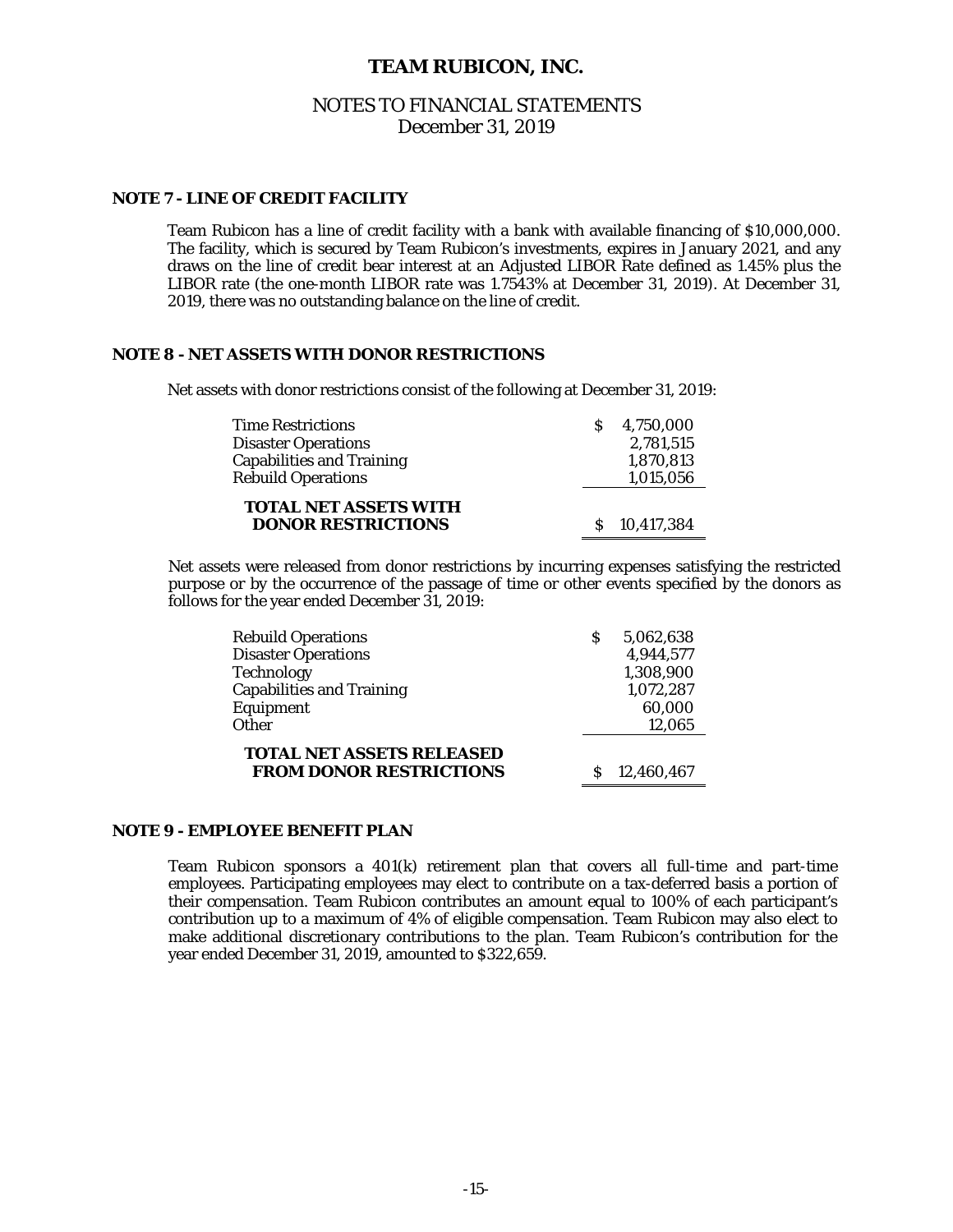## NOTES TO FINANCIAL STATEMENTS December 31, 2019

#### **NOTE 10 - COMMITMENTS AND CONTINGENCIES**

## **(a) OPERATING LEASES**

Team Rubicon leases their facilities, including their Los Angeles office space, under noncancelable operating lease agreements that expire through January 2028. As of December 31, 2019, future minimum lease payments under these leases are as follows:

#### **Years Ending December 31**

| 2020              | S | 592.057   |
|-------------------|---|-----------|
| 2021              |   | 324,623   |
| 2022              |   | 284,824   |
| 2023              |   | 245,081   |
| 2024              |   | 217,310   |
| <b>Thereafter</b> |   | 712,114   |
| <b>TOTAL</b>      | S | 2,376,009 |

Rent expense for the year ended December 31, 2019, was \$511,115.

#### **(b) LEGAL PROCEEDINGS**

 In the ordinary course of conducting its business, Team Rubicon may become involved in various lawsuits. Some of these proceedings may result in judgments being assessed against Team Rubicon, which, from time to time, may have an impact on its change in net assets. Team Rubicon does not believe that these proceedings, individually or in the aggregate, are material to the accompanying financial statements.

#### **NOTE 11 - LIQUIDITY AND AVAILABILITY OF FINANCIAL RESOURCES**

The total financial assets held by Team Rubicon at December 31, 2019, and the amounts of those financial assets that could be made available for general expenditures within one year of the date of the statement of financial position are summarized in the following table:

| Financial Assets at December 31, 2019:<br><b>Cash and Cash Equivalents</b><br><b>Investments</b><br><b>Contributions and Pledges Receivable</b>         | S. | 6,735,394<br>18,611,353<br>7,013,624 |
|---------------------------------------------------------------------------------------------------------------------------------------------------------|----|--------------------------------------|
| TOTAL FINANCIAL ASSETS<br><b>AT DECEMBER 31, 2019</b>                                                                                                   |    | 32.360.371                           |
| Less: Amounts Not Available to Be Used.<br>within One Year Due to:<br><b>Donor-Imposed Restrictions:</b><br><b>Funds Held with Purpose Restrictions</b> |    | (4.234.464)                          |
| <b>Purpose Restricted Contributions and</b><br><b>Pledges Receivable</b>                                                                                |    | (1,432,920)                          |
| FINANCIAL ASSETS AVAILABLE TO<br><b>MEET GENERAL EXPENDITURES</b><br>WITHIN ONE YEAR                                                                    |    |                                      |
|                                                                                                                                                         |    | 26,692,987                           |